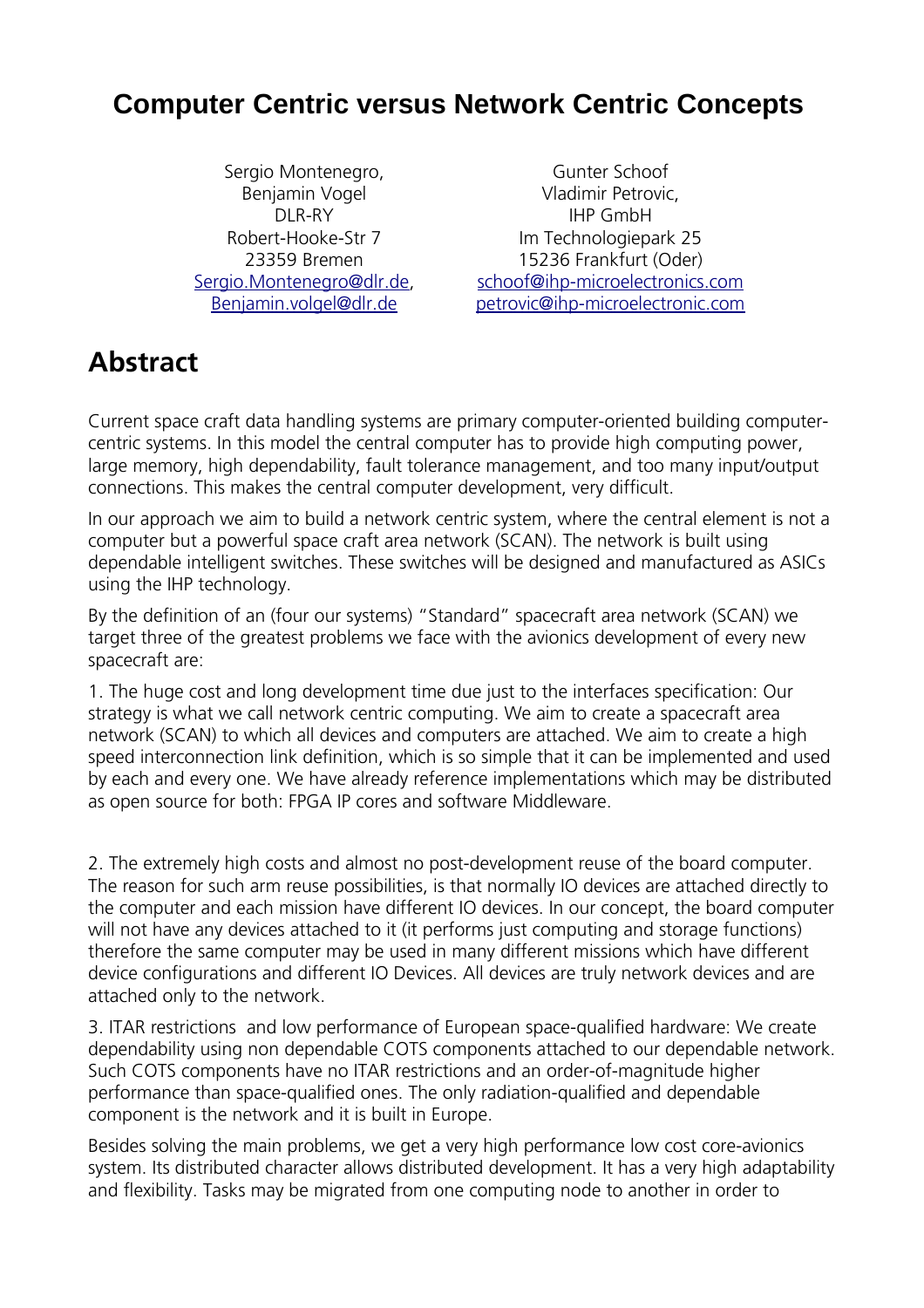balance the load and to compensate failures.

We use the same communication protocol for software applications, for the network and for the devices. All communications in the system are based on the publisher/subscriber protocol (in software and in hardware). Publishers make messages public under a given topic. Subscribers (zero, one or more) to a given topic get all messages which are published under this topic. To establish a transfer path, both the publisher and the subscriber must share the same topic. A topic is represented by a topic ID and a data type.

The services are distributed in the (Software/Hardware) network from producers (publishers) to consumers (subscribers). This does not depend on if the services are produced by software components or by hardware components. The same applies to the consumer of services.

The network is based on a publisher/subscriber protocol which is implemented our open source RODOS operating system, as a software middleware for the software tasks and in a FPGA as a middleware switch for hardware devices and to interconnect computing nodes. An ASIC implementation of the network is in work.

The central component of our network centric concept is the network which is the heart of the system. If it fails, the system fails. Therefore to create a dependable network we use redundant robust components, with ultra fast recovery time. The building block of the network is the middleware switch, which logical view is way very similar to a software middleware.

The middlware siwtch is being implemented as a radiation hard ASIC from IHP and at the same time OFFIS crates a system-C model of its functionality to be able to validate our concepts by means of high level simulation, before the chip is created. The high level simulation is used primary to validate algorithms and to estimate routing performance. Beside this, the model is used to simulate anomalies, overloading, messages corruptions etc. in order to validate our fault tolerance concepts.

The Middleware Switch, through hierarchical view has three main modular groups: communication ports, communication links and a central processing unit (LEON-2 CPU). Communication ports are connected via the switch matrix or DMA channels. The DMA channels are configured to transfer the data between ports and main memory. The switch matrix may be used to forward high speed messages directly between ports using a multi cast protocol. The internal CPU may communicate with every port, to the switch matrix and to DMA controller to monitor and control their configuration, the data traffic and flow control.

The Middleware ASIC will be developed in SGB25V - 0.25µm IHP BiCMOS technology. Several radiation tests have shown the radiation immunity of this technology. As a consequence, the IHP is going now the next step to get a ESA qualified process for space products which should be reached in 2010. To increase the radiation immunity even more, IHP is working on new design techniques for SEL (Single Event Latch-up) and SEU (Single Event Upset) tolerant designs.

## **Experience from former Projects**

Or concepts are based on our experience from former satellites we have build and from new spacecrafts which are being developed now.

BIRD is a German small satellite. It was built to observe terrestrial fires via infrared spectroscopy and was launched in 2001. TET is similar to BIRD in design and its mission is to validate new space technologies. The launch of the TET satellite is scheduled to take place in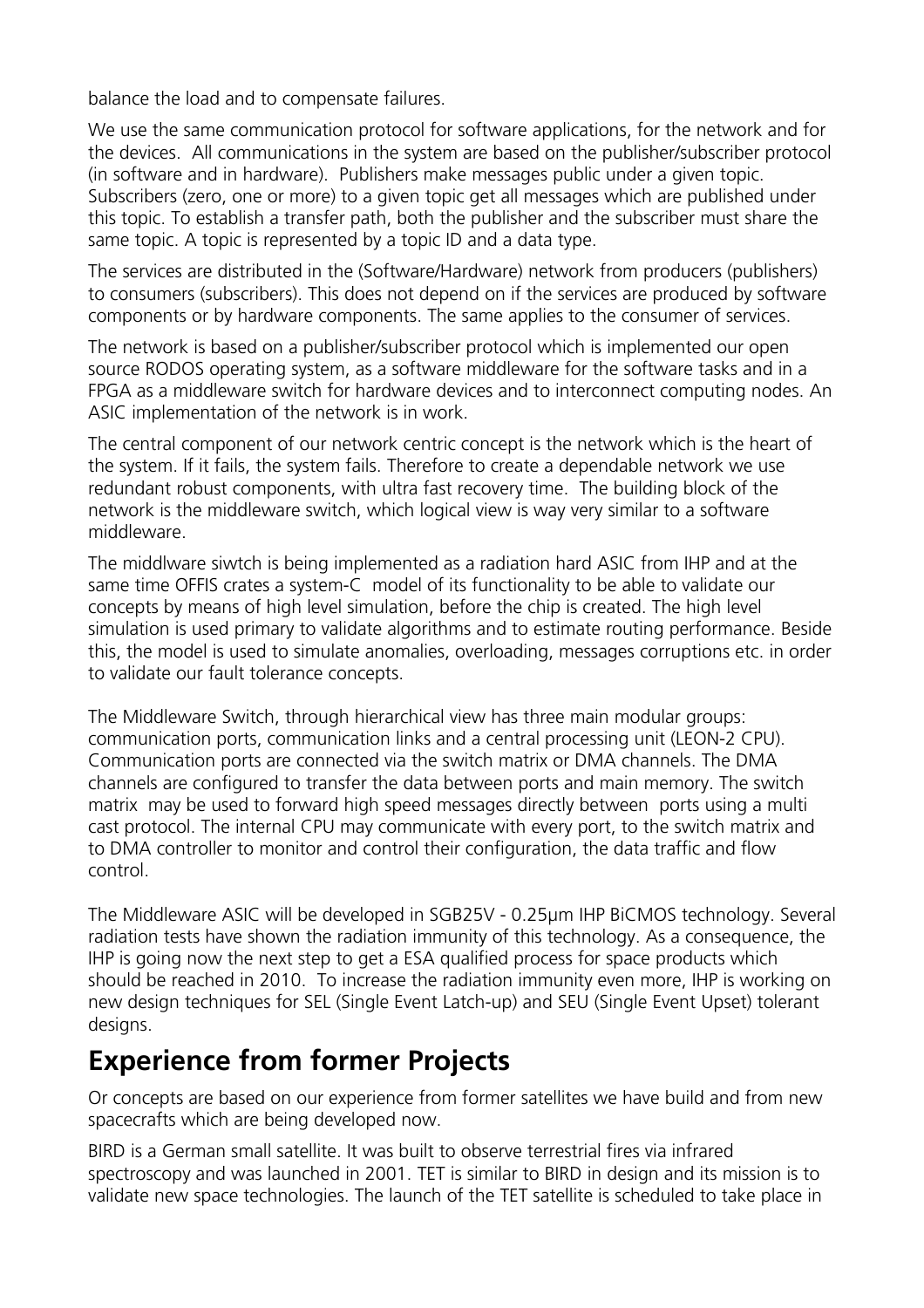2010. In both cases the central element in their architecture is the board computer which has to provide computing power, storage (mass memory), input/output interfaces for many (> 20) data buses and devices. The central element has to be dependable and robust. It has to manage the redundancy and, additionally, it has to execute its real-time job. Therefore such a computer system becomes very complex, expensive and susceptible and is not reusable in different missions with different input/output devices. Even TET's similarity to BIRD required a new development of the board computer, because a few of the devices needed to be substituted.

The BIRD and TET main computers were implemented using four computers. BIRD is totally based in COTS technology, TET has both Rad-Hard and COTS. One of the 4 nodes (the so called worker node) controls the satellite, while a second node (monitor node) monitors the correct operation of the worker node. In case the worker fails, the monitor takes over the job of the worker while the crashed node performs a recovery cycle.

Two other node computers are spare components and are disconnected. In case of a permanent failure of one running computers, the spare computer pair will be used instead of the failed pair.

Both BIRD and TET are only a small step beyond state of the art. They have more redundancy than is normal because they are based on COTS (not space-qualified) components. The redundancy management is performed in software. A lot of functionality which normally is implemented in hardware, in BIRD and TET is implemented in software and takes advantage from the higher redundancy and redundancy management.

Our Network Centric Concept is based on our experiences with BIRD and TET. We saw what to improve to get a faster development, to get higher reuse, and to get higher dependability and performance at lower cost.

## **Technical implementation**

We are currently developing, for a series of satellites, a high performance generic board computer (called SSMMU) based on FPGAs. These board computers may be used to control the satellite and at the same time to process and store the payload data, but the central element will not be the computer any more, but the network, which can interconnect many buses and devices, including computers and mass memory devices. In this architecture the computer is not a central element, therefore it may be very simple, cheaper and have lower dependability requirements.

The entire functionality of the avionic system will be obtained by plugging hardware and software components together. Each of these components shall be replaceable without having to modify the rest of the system. To guarantee dependability, the only component which shall be dependable is the network. Our technology research is concentrated on the network which will include intrinsic redundancy and will be built using European radiationresistant components. The redundancy management will again be executed through software.

The Network Centric approach provides much higher dependability, flexibility, scalability and performance. The current implementation of the network relies on commercial high-capacity reprogrammable gate arrays (FPGAs). We are currently developing, together with a microelectronic partner IHP (Innovations for High Performance Microelectronics, http://www.ihp-microelectronics.com), a 32-Ports middleware Switch ASIC using their submicron radiation tolerant technology (0.25 micron). 16 of such ports are simple UARTS and 16 implement our high speed simple serial link S3P. The next generation will be based on 0,13 Micron technology and will be able to handle up to 32 full duplex data links, 16 of them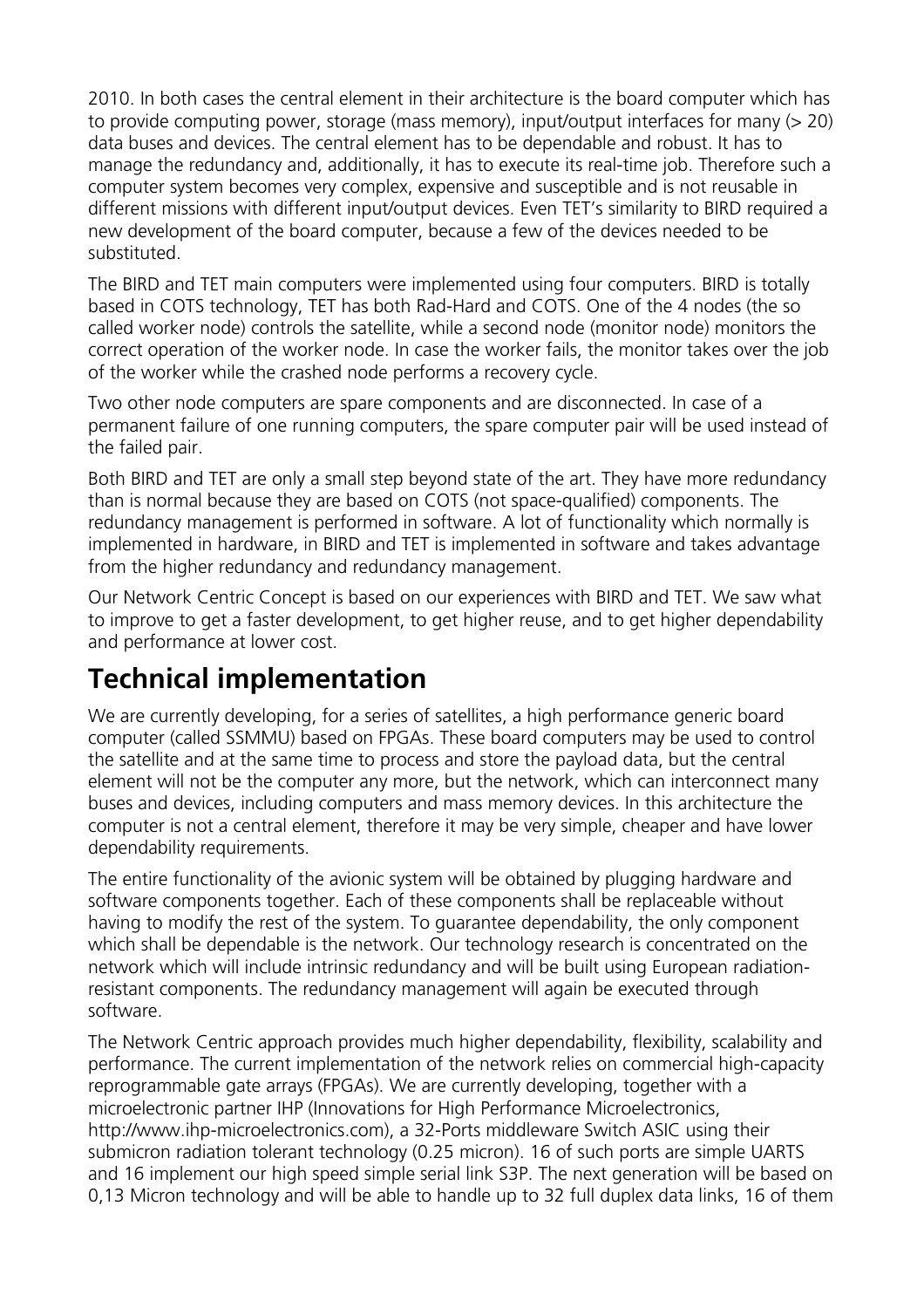high speed links with up to 200 Mbits/second each. This means more than 6.4 Gbits/second throughout the network.

DLR has implemented the RODOS (Realtime Onboard Dependable Operating System, http://www.dlr.de/rodos) execution platform, which may also be used as a standalone realtime operating system. RODOS includes a middleware which is compatible with the network messages, so allowing a smooth integration and mixing of services provided by both software and hardware. RODOS is already available free as an open source project.

All communications in the system are based on the publisher/subscriber protocol. Reminder: Publishers make messages public under a given topic. Subscribers (zero, one or more) to a given topic get all messages which are published under this topic. To establish a transfer path, both the publisher and the subscriber must share the same topic. A topic is represented by a topic ID and a data type.

On the software side the middleware implements an array of topics which may be compared to hardware buses. Each time a message is published under a given topic, the middleware checks for all subscribers that wish to receive it. Each one will receive a copy of its content. To go beyond the limits of the computing node we use gateways which may read all topics and forward them to the network and vice versa.

The building block of the network is the middleware switch, which logical view is way very similar to the software middleware. The middleware switch implements (using internal software) an array of gateways connected to an array of virtual topic buses. In the hardware there is a switch matrix to interconnect port instead of an array of topics (see next chapter). The gateways distribute locally all incoming messages, whereas all other gateways select the messages which they will then forward, convert them to the corresponding protocol and send them using the associated link. It makes no difference what we find on the other side of the link, whether it is another network, a node computer, a device or a bus for devices.

## **Middleware Switch ASIC**

The Middleware Switch, through hierarchical view has three main modular groups: communication ports, communication links and a central processing unit (CPU). Communication ports are connected via the switch matrix or DMA channels. The DMA channels are configured to transfer the data between ports and main memory. The switch matrix is controlled by the CPU – in this case Leon 2 processor – in real-time and may be used to connect high speed ports directly to each other. Furthermore one link of the switch matrix is connected to a DMA channel to allow the traffic to the memory. The CPU may communicate with every port, the switch matrix and DMA controller to monitor and control their configuration, the data traffic and flow control. The Processor reads the topic ID directly from a message and after processing in software, gives a corresponding instruction to the switch matrix. The first ASIC implementation consists of 16 high speed S3P - simple synchronous serial - ports, 16 UART ports, Leon 2 core processor and switch matrix. Further implemented functions are a debug unit, programmable timers, pulse generators and counters as well as built-in-self-test (BIST) features.

In architecture development process, we agreed to have two different port connecting systems. For S3P ports we are using a switch matrix, which basically consists of multiplexers. Transfer data are buffered in FIFO buffers, which are implemented together with ports. For UART ports we are using DMA controllers and the AHB processor bus to transfer data between ports and external memory (not shown in fig. 3). All messages which are stored in